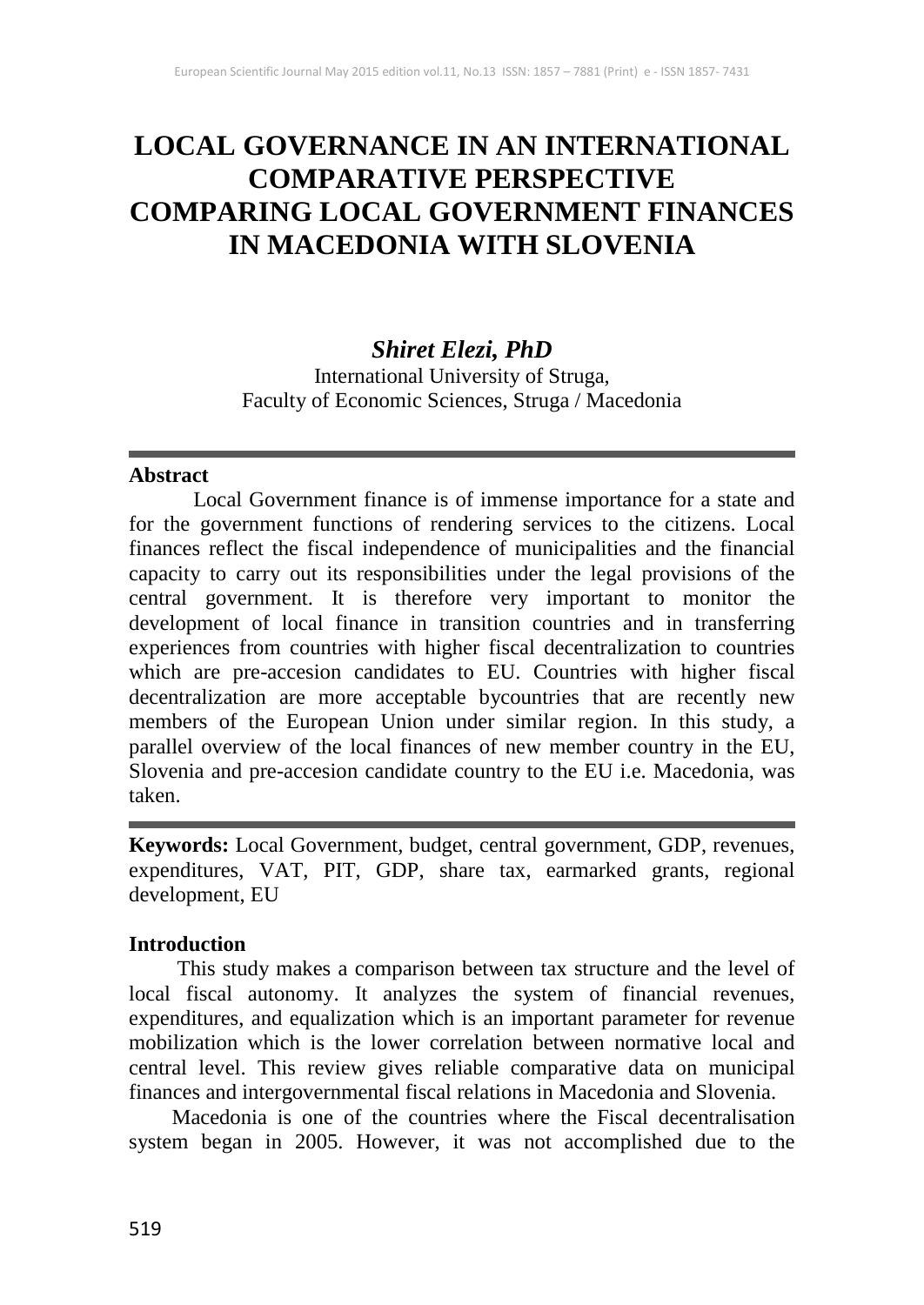comparsion with Slovenia where the local finance system has a higher decentralization function, and even some parameter are the same in the share of local government finance as percentage of GDP. The share of local finance in Slovenian municipalities amounts to about 5-7% of the GDP (EU around 12%) with currently 211 municipalities. Comparing the results with that of Macedonia, there are 81 municipalities. Thus, LG finance are around 5% of GDP which are the main challenges that makes local governments finances differ in these two countries. Nevertheless, at local levels, both countries differ in terms of the development, which are the positive sides of a state that is already a member of the EU.

In particular, we are yet to obtain good data on the distribution of revenues and expenditures across local governments of different sizes and types. This is problematic because in many countries, revenues and investment expenditures are heavily skewed towards wealthier jurisdictions, particularly in the capital cities. In this study, the first step was taken towards filling and presenting the narrative description of each country's financial systems.

Nonetheless, the report provides a reasonably clear picture of the structure, functions, and financing of local governments in Macedonia and Slovenia. Furthermore, it also provides an overview of how intergovernmental financial relations have evolved economically over the period of 2009-2013. This study begins with a review of the structure and functions of municipal governments in Macedonia and Slovenia's municipalities, as well a few key macro-economic indicators. It presents comparative indicators of the fiscal decentralization of the states in general, and focuses on the main changes that have occurred in the local government finance systems of each country.

### **Data and Methodological Issues**

 Comparing intergovernmental finance systems varies substantially from country to country. Municipal governments constitute the most important level of democratically elected sub-sovereign governance in the region when measured in fiscal terms.

Throughout South East Europe, municipalities and communes bear the primary responsibility of maintaining and improving local public infrastructure. This includes local roads, bridges, and parks, as well as water supply and sewage treatment, garbage collection and disposal, public lighting, local public transport, and district heating. In most of the region, network infrastructure has been neglected or underfunded for decades, and environmental sustainable facilities are only beginning to be built.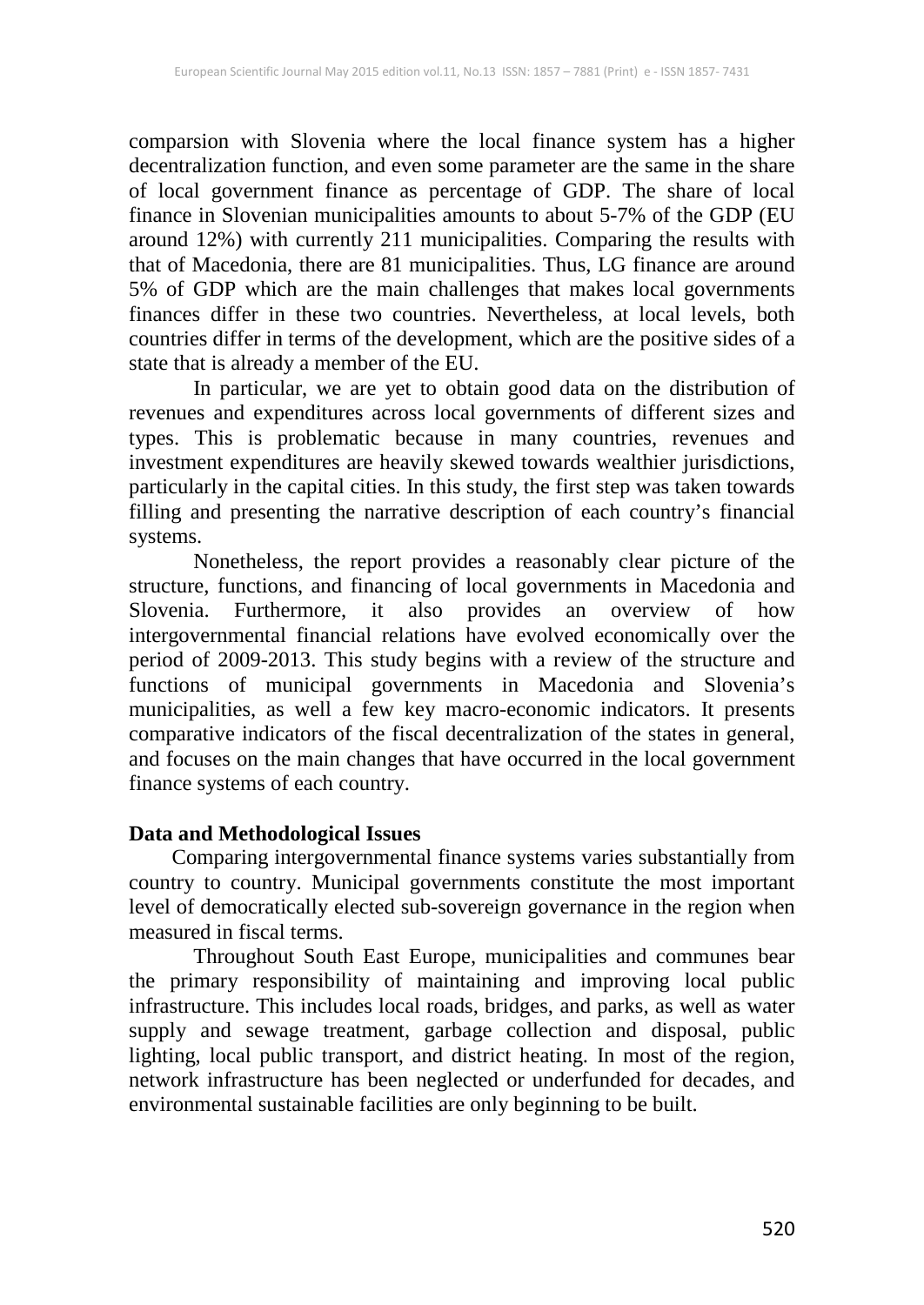The most important differences in what municipal governments do, concerns the degree to which they are responsible for social sector services, particularly education.

In Macedonia, local governments are responsible for financing and managing primary and secondary education, including the payment of teachers' wages. While in Slovenia, local governments are responsible for maintaining and improving school facilities.

The population statistics used in this report is based on the last official census used by the relevant statistical agencies. In these countries, the population numbers currently used to allocate intergovernmental grants and transfers are significantly higher than the ones generated by the recent censuses.

The GDP numbers used are those used from the data provided by the Ministries of Finance according to the production method. Converted into EUR for comparative purposes, we used the average annual exchange rates provided by the Central Banks.

To compare the relative importance of local governments across settings, we used revenues --and not expenditures-- as a share of the consolidated finances of the General Government. By General Government revenue, we mean the total revenues of the national government and its agencies, including the revenues of off-budget (social security) funds and those of subnational governments. For local governments, we have excluded proceeds from borrowing, and have included income from asset sales and carry-overs from previous years.

In most of the region, local governments receive freely disposable (unconditional) General Grants from their central governments. These grants are defined by law as percentages of national taxes. But so long as the funds are allocated by formula, we consider them to be grants and not shared taxes. Consequently, we use the term Shared Taxes only for national taxes that are shared with local governments in an origin basis.

Throughout South-East Europe, local governments receive grants from higher level governments that can only be spent for specific purposes. In some cases, these grants should be considered as block grants, meaning grants that can only be spent on a specific function (e.g. education).

In most of the region, local governments are entitled to shares of national taxes generated in their jurisdictions. However, the most important shared tax is usually the Personal Income Tax (PIT).

The data on local own-revenues in the region is often poorly maintained and classified. These revenues include income from locally imposed taxes; the sale or rental of municipal assets; fines, penalties, and interest; local user fees and charges; and fees for permits, licenses, and the issuance of civil registration documents. In some places, local user fees and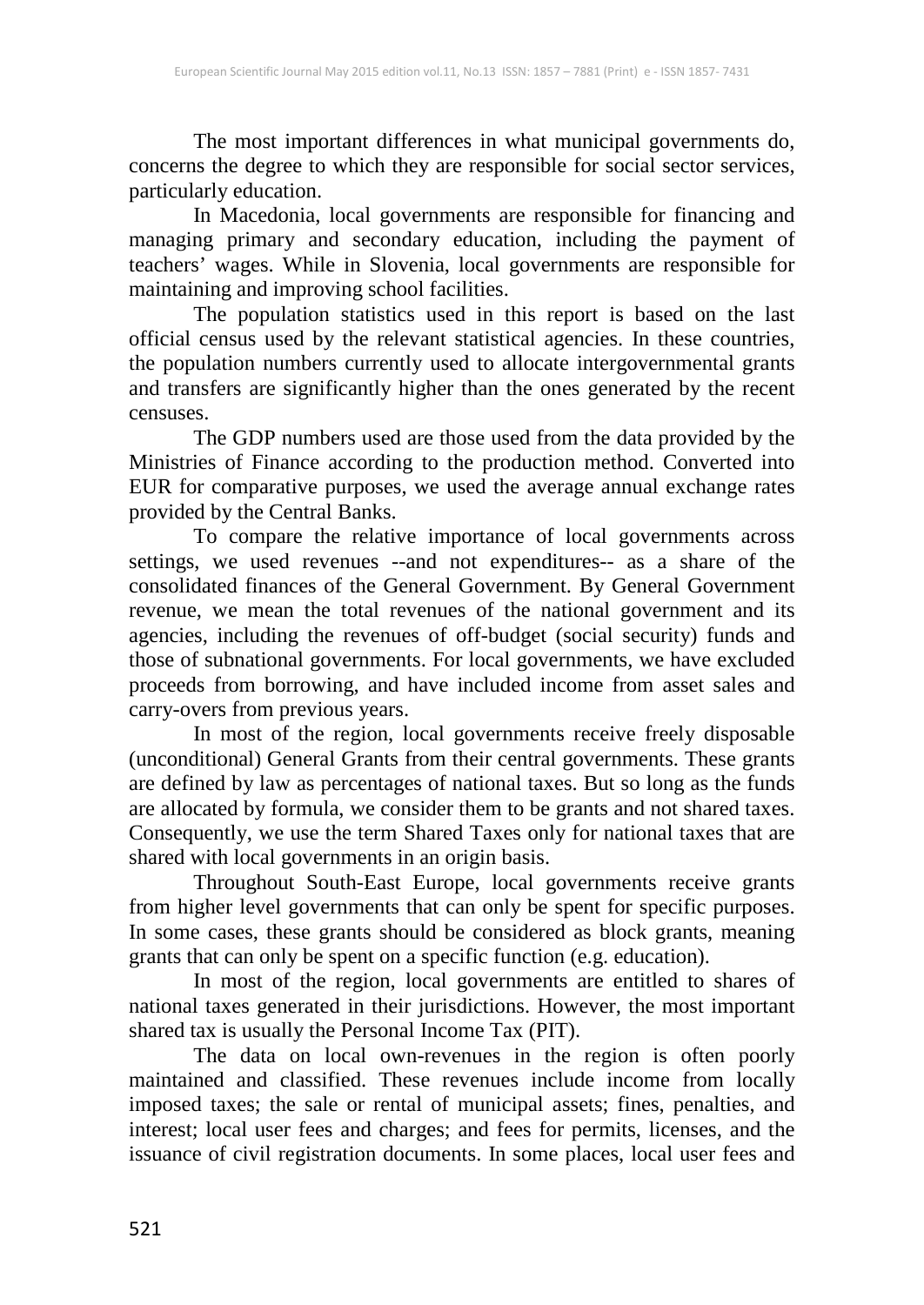taxes --though collected by local governments-- are defined by higher level governments and should be considered as shared revenues. The most important local tax is typically the Property Tax, though it is not often the single-largest source of local own-revenue.

### **Numbers and Types of Sub-sovereign Levels of Governance in Macedonia and Slovenia**

Municipal governments in Slovenia are also relatively small with an average of less than 10,000 inhabitants. The small size of the first tier of the local governments in these places presents obstacles to decentralization because small jurisdictions often have weak tax bases, and lack the human capital necessary to reasonably support major public services.

But on the whole, the average size of local governments in the region is larger than the average size for the EU as a whole, and the EU. Macedonia, all have municipal governments with an average population which is greater than 15,000 inhabitants.

One reason for the relatively large average size of municipal governments in South-East Europe is that the percentage of people living in capital cities is higher than the average size of the EU.

|                  | <b>NALAS</b><br><b>Member</b> | <b>Levels of</b><br>Sub-<br>Sovereign<br>Government | <b>Types of Sub-Sovereign Government</b> | # of<br>1st<br><b>Tier</b> |
|------------------|-------------------------------|-----------------------------------------------------|------------------------------------------|----------------------------|
| <b>Macedonia</b> | <b>ZELS</b>                   |                                                     | Municipalities (Neighborhood Units)      |                            |
| Slovenia         | <b>SOG</b>                    |                                                     | Municipalities                           |                            |

#### **Table 1: Levels, Types, and Numbers of Sub-Sovereign Governments**

#### **Population Distribution and Density**

One consequence of this oversized importance of capital cities in the region is that tax bases tend to be skewed toward one major urban area. This creates technical and political obstacles to decentralization. Technically, it is difficult to assign local governments robust own-revenues or to create efficient equalization mechanisms when a disproportionate share of the economy is concentrated in a single city. Politically, it can make equalization difficult by setting the interests of all other jurisdictions against the capital.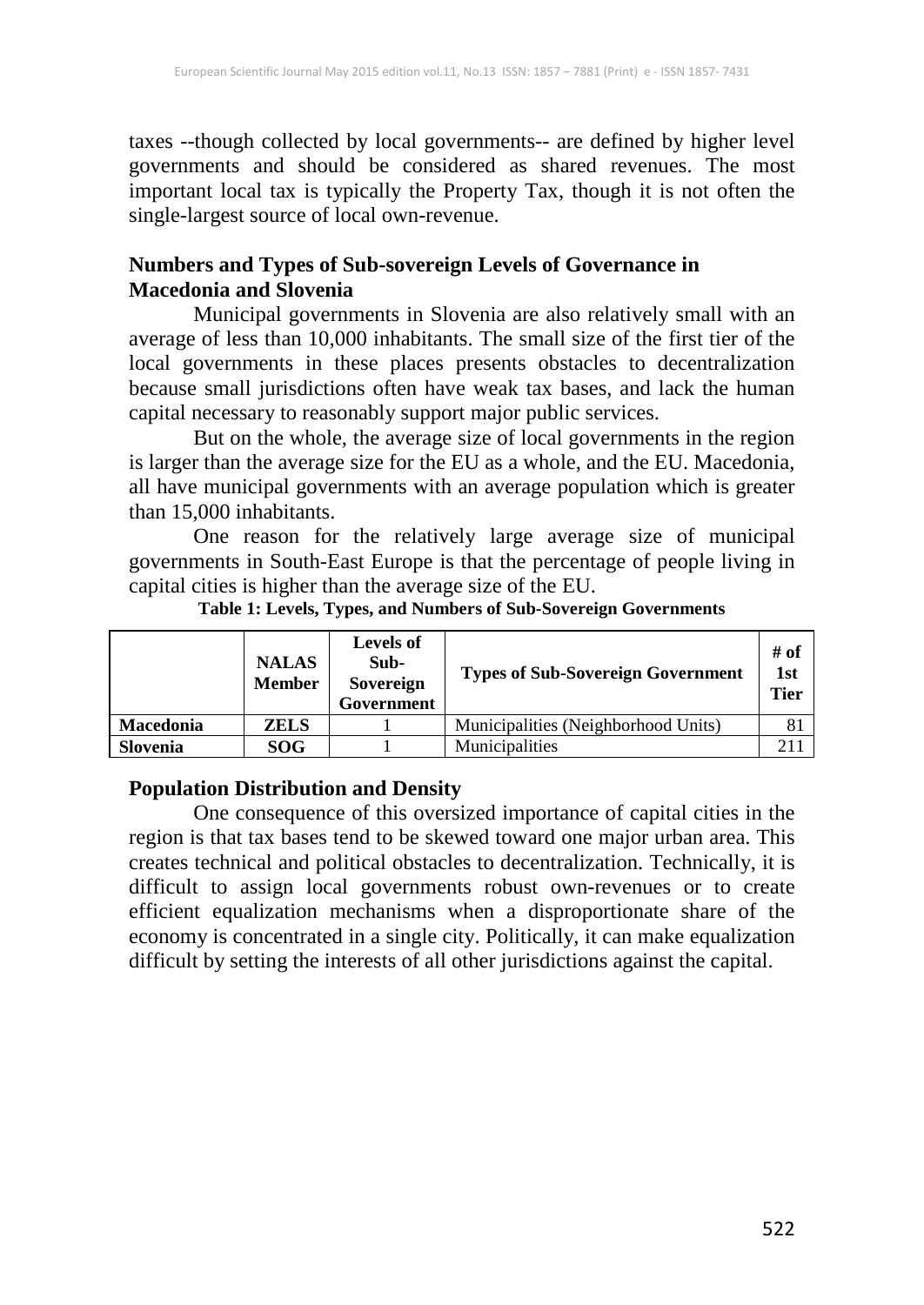

**Chart 1. Percentage of Population Living in the Capital City**

#### **The Dynamics of the Gross Domestic Product**

Chart 2 presents the GDP per capita for the countries from 2005 and 2013. Not surprisingly, there are very significant variations in relative to wealth across the group. Slovenia is by far the richest, with GDP per capita of 17,186 EUR. GDP growth in Slovenia (14%) was the slowest during the period, though it is slightly higher than the average for the EU (9%).



**Chart 2 GDP Per Capita 2006 vs. 2013**

Table 2 below presents the annual changes in the GDP for the countries between 2006 and 2013. There is considerable variation in the economy as all were hit by the crisis fairly hard. Since 2009, growth has been uneven. Indeed, most of the region fell back into recession in 2012. However, Slovenia and Macedonia are still in the doldrums, and in Turkey, economic growth has slowed down.

|           | 2006 | 2007 | 2008 | 2009   | 2010         | 2011 |        | 2013    |
|-----------|------|------|------|--------|--------------|------|--------|---------|
| Slovenia  | 5.8  | 6.9  | 3.6  | $-8.0$ | 1.4          | ∩ ¬  | $-2.5$ | $-0.1%$ |
| Macedonia | 5.0  | 6.1  | 5.0  | $-0.9$ | າ ດ<br>ر . ب | 2.8  | $-0.3$ | $-2.2%$ |

**Table 2 Annual GDP Growth and Decline from 2006-2012**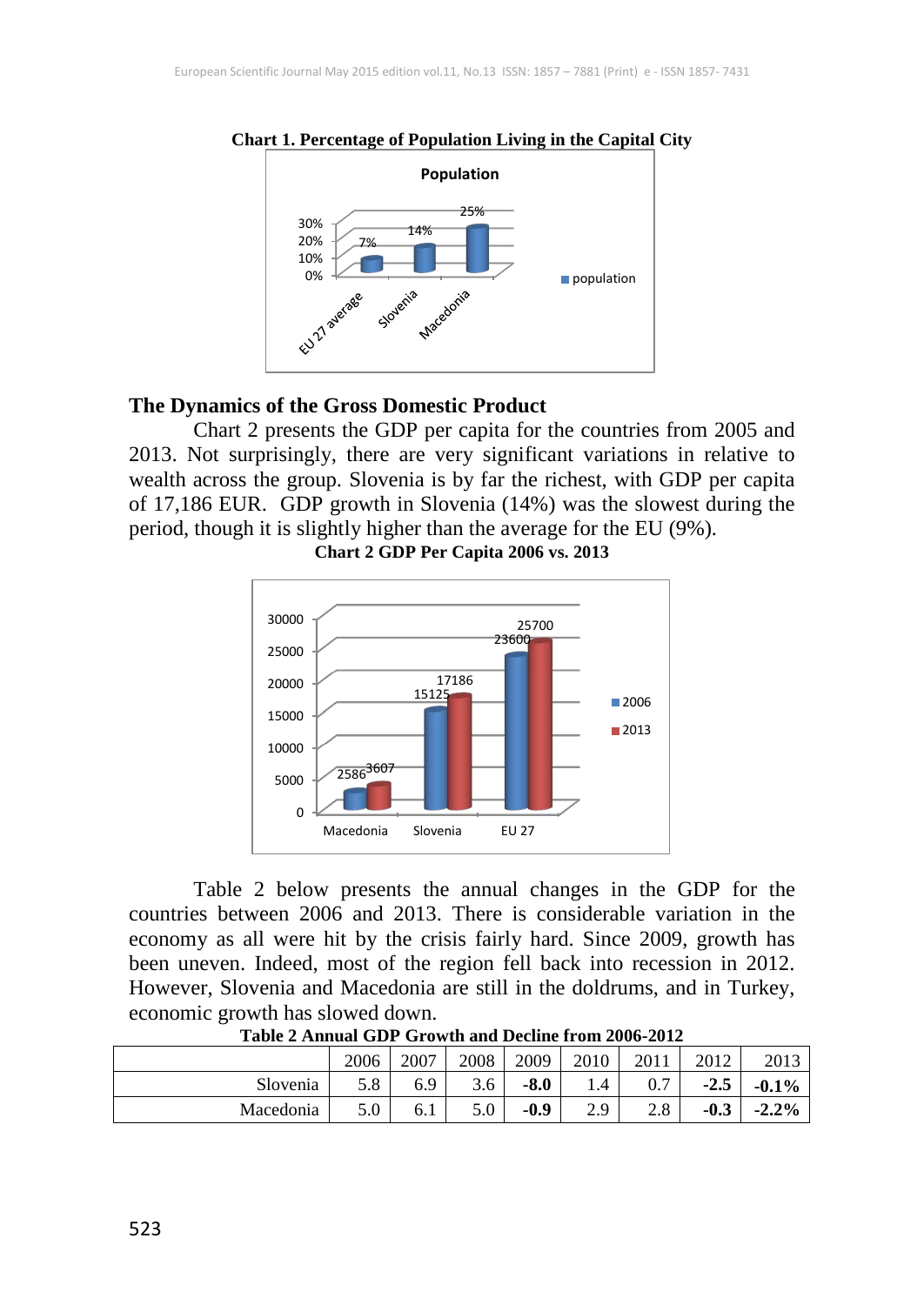

#### **Indicators of Fiscal Decentralization**

 The most common indicators of the relative importance of local governments in a country's overall governance structure are local public revenues (or expenditures) in relationship to the GDP and in relationship to the total public revenues (or expenditures). To interpret their significance, however, we also need to know how large the total public sector is in relation to the GDP, and what public services have been assigned to local governments. If a country's public sector is small, it is unlikely that local government revenues will represent a significant share of the GDP. They may, however, represent a substantial share of the total public revenues. Such a situation would suggest that all the levels of government have trouble collecting taxes, but that the national government is treating local governments relatively fairly. In contrast, if a country's public sector is large, but the local government revenues is low as both a share of GDP and total public revenues, then this suggests that the national government is not treating local governments seriously. It is also important to understand whether or not local governments are responsible for delivering significant services in the areas of education, health, and social welfare. This is because these functions are so costly that assigning them to local governments really changes the nature of the intergovernmental finance game. For example, in most OECD countries, the full costs of pre-university education are usually equal to between 3 and 5% of GDP and 12 and 20% of total public expenditure, of which 60 to 80% goes for teachers' wages<sup>[1](#page--1-0)</sup>.

In Macedonia, municipalities pay teachers salaries which are 3% from GDP. But in Slovenian municipalities, they are not responsible for paying teachers salaries.

Table 3 summarizes the social sector functions that have been assigned to local governments. In Macedonia, local governments are fully responsible for pre-tertiary education, including paying the wages of

<sup>&</sup>lt;sup>1</sup> See Education at Glance, OECD Paris 2013, pp 193, 218, 240-48.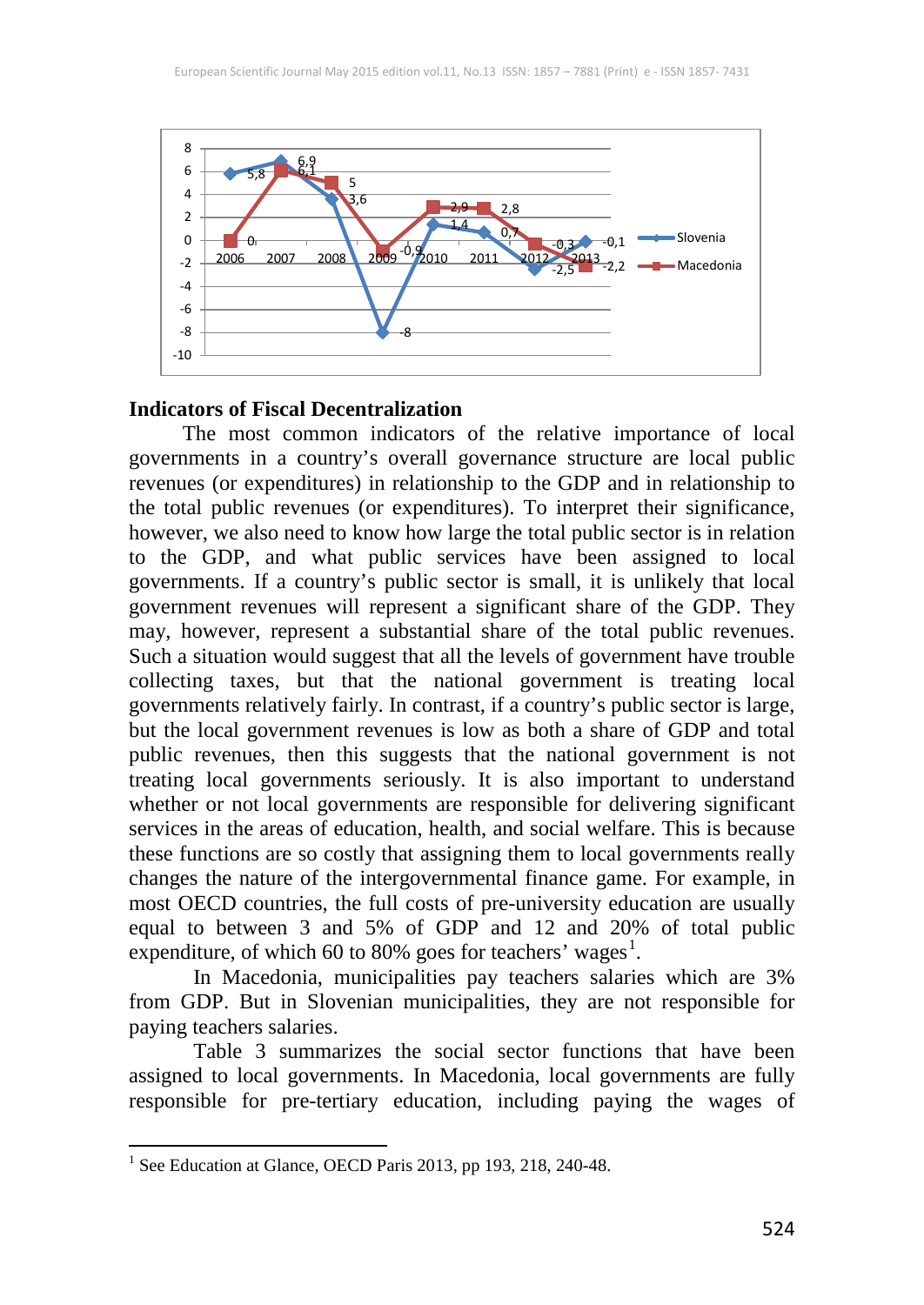teachers. By all rights, local governments in these countries should have higher revenues both as a share of GDP and of total public revenues than other members of the group.

|                 |                   |           | <b>Primary</b>         |     | <b>Secondary</b> |     | <b>Primary</b> |     | <b>Secondary</b> |     |
|-----------------|-------------------|-----------|------------------------|-----|------------------|-----|----------------|-----|------------------|-----|
|                 | <b>Preschools</b> |           | <b>Schools</b>         |     | <b>Schools</b>   |     | <b>Health</b>  |     | <b>Health</b>    |     |
|                 | <b>Buildi</b>     | Wag       | <b>Buildi</b>          | Wag | <b>Buildi</b>    | Wag | <b>Buildi</b>  | Wag | <b>Buildi</b>    | Wag |
|                 | ngs               | es        | ngs                    | es  | ngs              | es  | ngs            | es  | ngs              | es  |
| <b>Macedo</b>   |                   |           |                        |     |                  |     |                |     |                  |     |
| nia             | XX                | <b>XX</b> | <b>XX</b>              | XX  | XX               | XX  |                |     |                  |     |
| <b>Slovenia</b> | XX                | $\rm XX$  | $\overline{\text{XX}}$ |     |                  |     | XX             |     |                  |     |

**Table 3: Social Sector Functions of 1st Tier Local Governments**

### **Republic of Macedonia**

As a result of the Ohrid Agreements of 2001, and as part of the country's effort to accede to the European Union, changes were made in the laws of the Local Government.

Macedonia reduced the number of its local governments from 124 to 85 in 2005, and then to 81 in 2013 as a result of the changes in the Law for territorial organization. In 2007, local governments that had cleared outstanding arrears and that met other criteria for good financial management were allowed to enter the so-called Second Phase of decentralization. Most importantly, they assumed the responsibility for running primary and secondary schools as well as some cultural and social welfare institutions from 2005. To fund these tasks, they began to receive block grants from the national government from 2007. As of today, only one municipality has not entered into the Second Phase of decentralization.

Macedonian municipalities are now responsible for maintaining and improving local infrastructure, water and wastewater treatment, public hygiene, public lighting, local public transport, fire protection as well as for preschool, primary and secondary education, local cultural institutions (Cultural Houses, libraries, and museums), and elderly care.

In accordance with the Law on Local Government Finance, local governments derive their revenues from the following sources:

- **Own-Revenues**, including the Property Tax, other local fees, charges and taxes, asset income, and income from fines, penalties, and donations.
- **Shared Taxes**, particularly a share of the income tax coming from artisans.
- **A General Grant**, which is defined as a percentage of the national yield of the Value Added Tax and allocated by formula.
- **Block Grants** from the national budget for primary and secondary education, culture, and social welfare.
- **Earmarked grants** for special programs or specific investments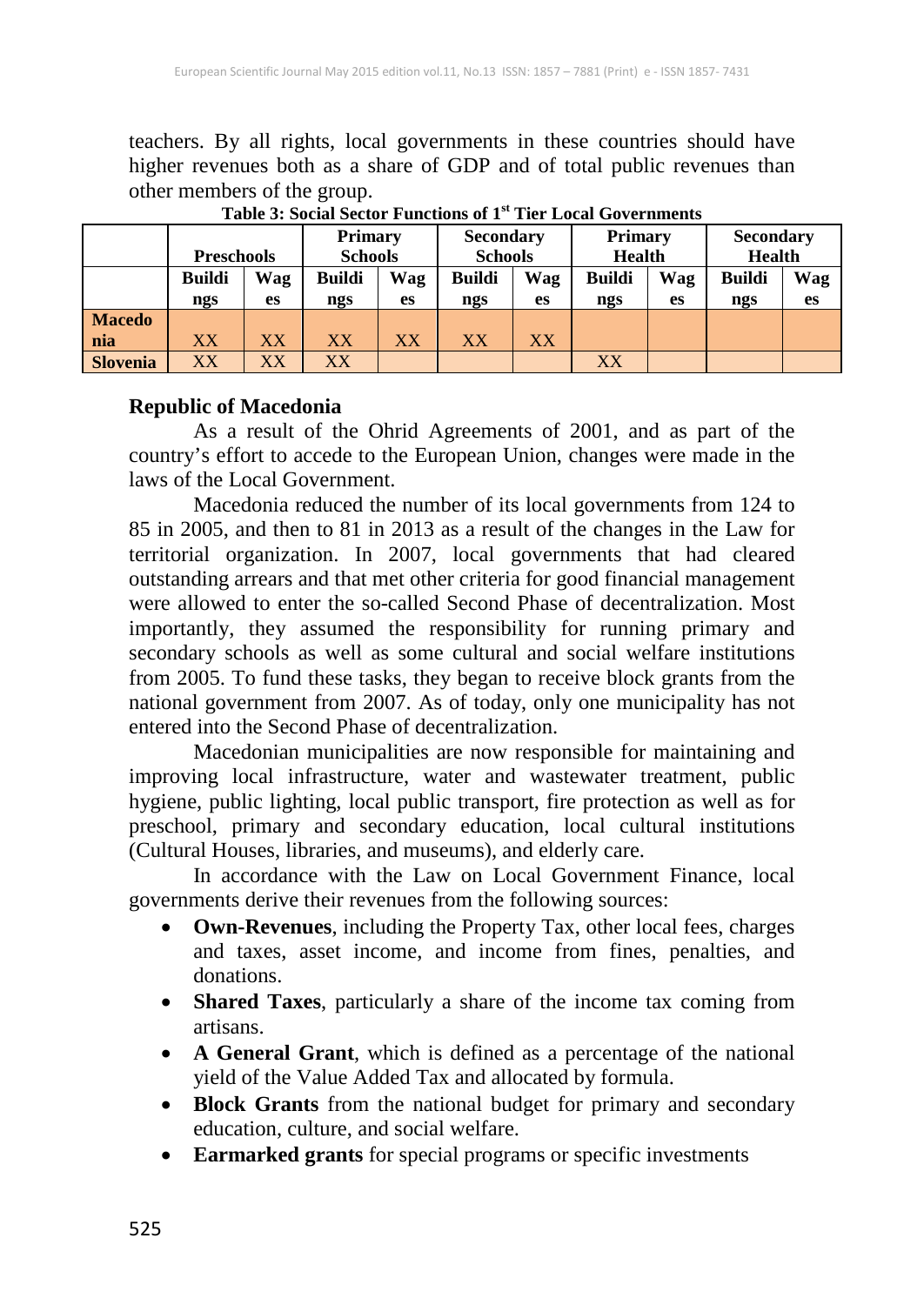### • **Debt Finance & Donations**

In 2005, local government revenues as percentage of GDP were equal to only 1.9% of the GDP. Due to the decentralization process, it had tripled to more than 6.5% of GDP by 2012, while by 2013, the share was only 5,88% of GDP.

Despite this growth, however, Macedonian municipalities still face profound financial challenges. In order to strengthen their finances, the Municipal Association of Macedonia (ZELs) has lobbied for amendments of the local government finance law. This lobbying has resulted in the following recent changes:

- The percentage of the national yield of VAT earmarked for the General Grant was increased from 3% to 4.5%; (in accordance with the requirements of ZELS, the Central Governmet has committed that in its mandate, they will increase the percentage of VAT to 6%), which means that we expect an increase in revenue from this resource.
- The municipal share of income from the sale of state-owned was increased to 80%.
- The municipal share of income from minerals concession was increased to 78%
- The municipal share of revenue from other concessions (water) will be increased from 25% to 50% in 2016.
- Revenues from fees to wash and separate gravel are now split 50/50.
- Revenues from fees for legalizing illegal structures on agricultural lands are now split 50%/50%.
- Revenues from fees for legalizing buildings on urban land now go entirely to municipalities.
- Local governments may now borrow from the commericial lenders as well as from the national government, and the World Bank.
- Starting from the year 2015, the municipalities will recieve money from concessions on agricultural land; 10% in 2015; and in 2018, revenues will be shared 50:50.

### **Equalization Instruments**

The criteria used to allocate the General Grant have an equalizing effect. The size of the General Grant is anchored by law at 4.5% of the national yield of VAT. The criteria to allocate the grant are defined by an annual ordinance of the government according to the following rules:

- All jurisdictions receive a lump sum payment of 3 million denars.
- The costs of these payments are deducted from the grant pool and the residual is then divided between the capital city of Skopje and its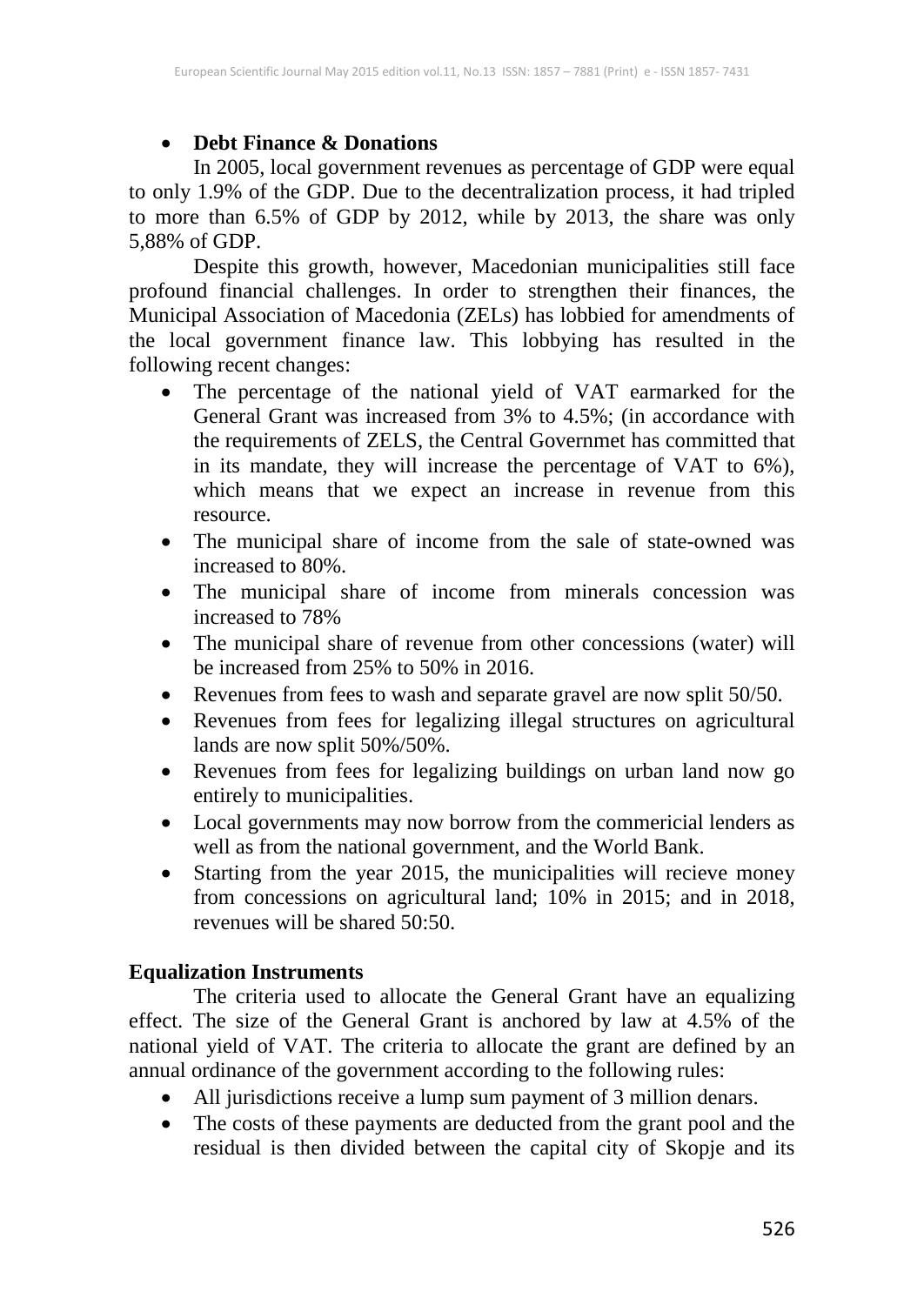composite jurisdictions (12%), on the one hand and all other municipalities (88%) on the other hand.

• The share of funds for municipalities outside of the capital is divided by a formula which allocates 65% of the pool on the basis of population; 27% on the basis of square kilometers; and 8% on the basis of the number of settlement.

The allocation of block grants also has implications for equalization. The allocation of the education grant is governed by an annual ordinance which determines the amount of funds each local government will get for pupils enrolled in primary and secondary school and for pupils with special needs. The formula for determining these per pupil payments however are publicly available, but the amount of money that the Municiplaities gets is not enough. Thus, it needs to increase from the Central budget that determines this competence, whose per pupil costs are now substantially higher than average.

The allocation of the block grant for preschool education is also governed by an annual ordinance. The formula in this ordinance contains variables for the number of pupils in the school, for the type of heating in the school, the duration of the heating system, the number of teachers in the school, and the utilization rate of the facility. Municipalities that have cultural institution receive a block grant for culture, based on the number of employees working in the institutions covered by the grant; the total square meters of the concerned buildings; and the coefficients for the particular types of cultural services these institutions are providing. As with other block grants, the rules governing the allocation of the grant for culture is determined by an annual ordinance of the national government.

There is also a fund for balanced regional development which allocates money to regions according to a formula contained in the Law on Regional Development. By Law, this fund should be equal to 1% of the GDP, but so far, this has not been the case.

### **Republic of Slovenia**

In the first years of the financial crisis, Slovenian municipalities did not suffer from the overall downturn. But in 2011, municipal revenue declined by 5.5% and the total expenditure fell to 9%. In 2012, because of the persistence of the crisis, Parliament adopted austerity measures which also affected municipalities. On the revenue side, the national government reduced the needed calculation for determining the amount of shared taxes going to local governments by 3.7%. It also froze the national government's share of investment co-financing to the already reduced levels of the previous year. On the expenditure side, the austerity measures included a reduction in the wages of public servants. But there was also an increase in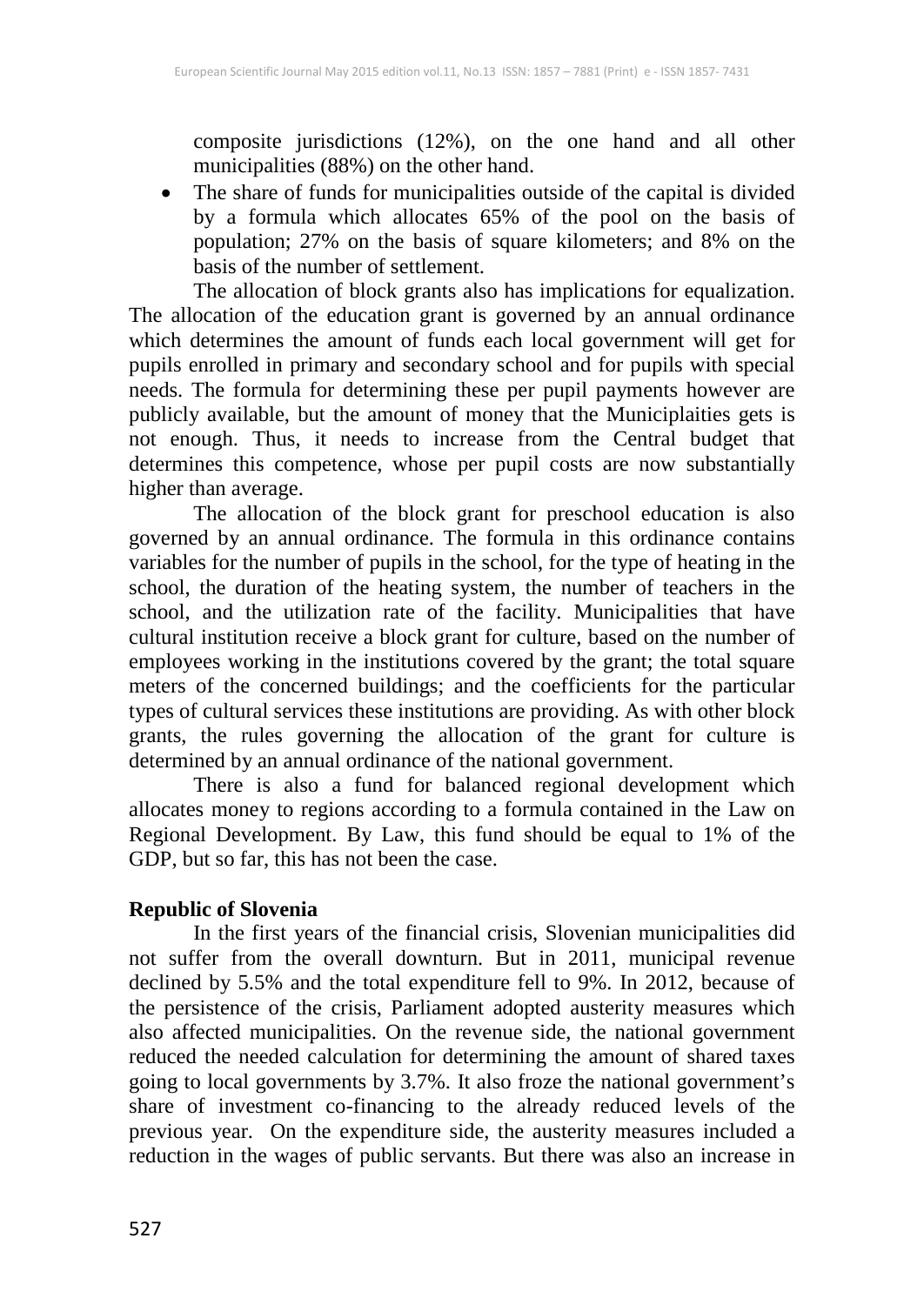some social transfers. As a result, municipal expenditures decreased by less than 1%.

In 2012, the Government and the municipal associations signed an agreement to further reduce the needed indicator use to calculate shared taxes in 2013 and 2014, essentially forcing municipalities to lower expenditures. In 2013, additional fiscal consolidation efforts placed new expenditure burdens on municipalities. These included an increase in the VAT rate, a rise in social transfers, and a further reduction in the cofinancing of local government investment by the national government. Consequently, only the state-mandated reduction of public sector wages worked in the opposite direction.

At the end of 2013, the national government adopted a new Law on Real Estate Taxation. The Law eliminates the Land Use Fee, a charge that formerly was completely under municipal control and which generated 9% of the local revenue. The Law also transformed the Property Tax into a shared tax that will be fully administered by the national government, and whose yield will be divided 50/50 between local governments and the state. Municipalities will no longer have the right to determine the base of the tax or to make exemptions, though they will retain the right to set the rate within centrally set norms. The new Law on Real-Estate Taxation thus significantly reduces the fiscal autonomy of municipalities.

The fiscal pressures generated by the financial crisis have also led to the proposals in consolidating local governments in order to improve the economic efficiency of the public sector. The Ministry of the Interior, the competent authority for local governments, has stated that there are too many small municipalities with limited governance capacities. In the summer of 2013, the Ministry proposed a territorial reform that would have eliminated all municipalities with fewer than 5,000 inhabitants in 2014, reducing the number of municipalities from 212 to 122. After protests by mayors and criticism of the proposal by municipalities, the associations, and independent experts, the proposal was withdrawn. Instead, the Ministry promised to develop a more strategic approach to territorial reform that would include objective analysis, wide discussion, and consultation. This strategic approach is expected to be completed by 2018.

The overall size of the local government sector in Slovenia increased from about 5% of the GDP in 2006 to close to 6% of the GDP in 2009. Thus, it has remained at this level since then. This suggests that the national government has been distributing the costs of the economic adjustment reasonably fairly between the levels of government.

Slovenian local governments are heavily dependent on PIT sharing for most of their revenues, and since 2007, free disposable equalization grants that provide additional revenues to poorer local governments have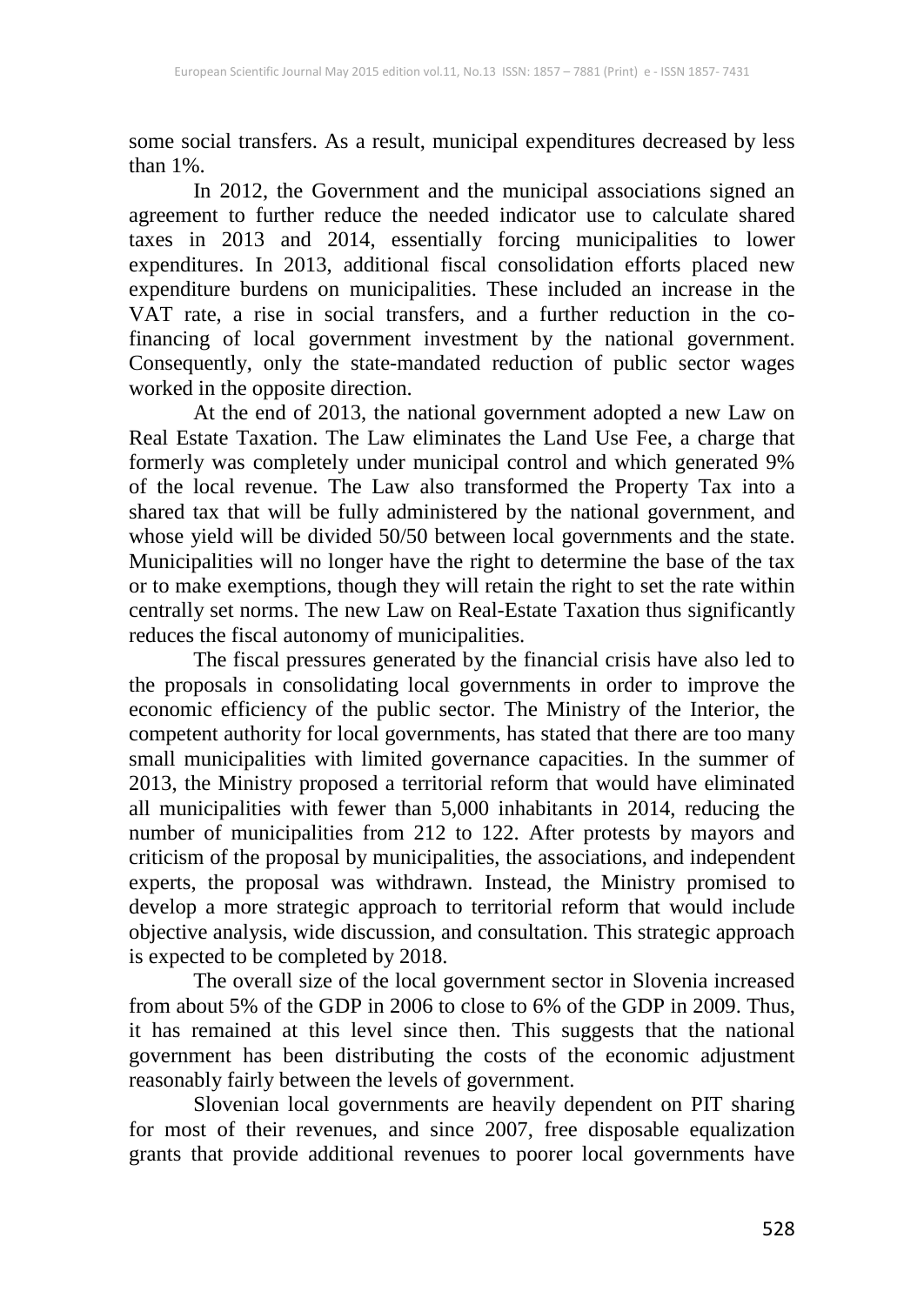been reduced. Instead, weaker local governments are given additional increments of PIT.

Local own-revenues have performed roughly in line with the economy as a whole. Slovenian municipalities derive an unusually large share of their revenues from asset sales and rentals. The yield of the Property Tax has been significant, but with no clear upward trend. The 2013 elimination of the Land Use Fee and the centralization of the Property Tax will obviously reduce both local government revenues and their fiscal autonomy if not accompanied by other reforms.

In 2011 and 2012, the investment rate of Slovenian local governments dropped from about 45% of total spending to about 36%, which is still high for the region. Wage spending is remarkably low, while subsidies to companies are surprisingly high. This suggests that at least some wage spending is being carried out by off-budget service providers that need municipal subsidies to pay their wage bills.

Furthermore, Slovenia has combined robust local investment with low wage spending and modest property tax yields. The yield of the property tax as a share of GDP has declined from 0.64% of GDP to 0.5%

### **Local Governments Revenues in South-East Europe**

Chart 3 shows local government revenues as a share of total public revenues and of GDP, as well as the average for the EU. As can be seen from the Chart, local governments in the EU play --on average-- a substantially larger role than countries like Macedonia.

The Macedonian municipalities have public sectors that are smaller than the EU average. As in local governments in Macedonia, they are fully responsible for financing and managing pre-tertiary education, including paying teachers' wages.

While local governments in Bulgaria and Macedonia are only receiving about 15% of all public revenues (or 6% of GDP). This strongly suggests that the national governments of Macedonia are underfunding local governments in general, and pre-tertiary education in particular. As a result, they fail to meet their obligations under the European Charter of Local Self-Governments.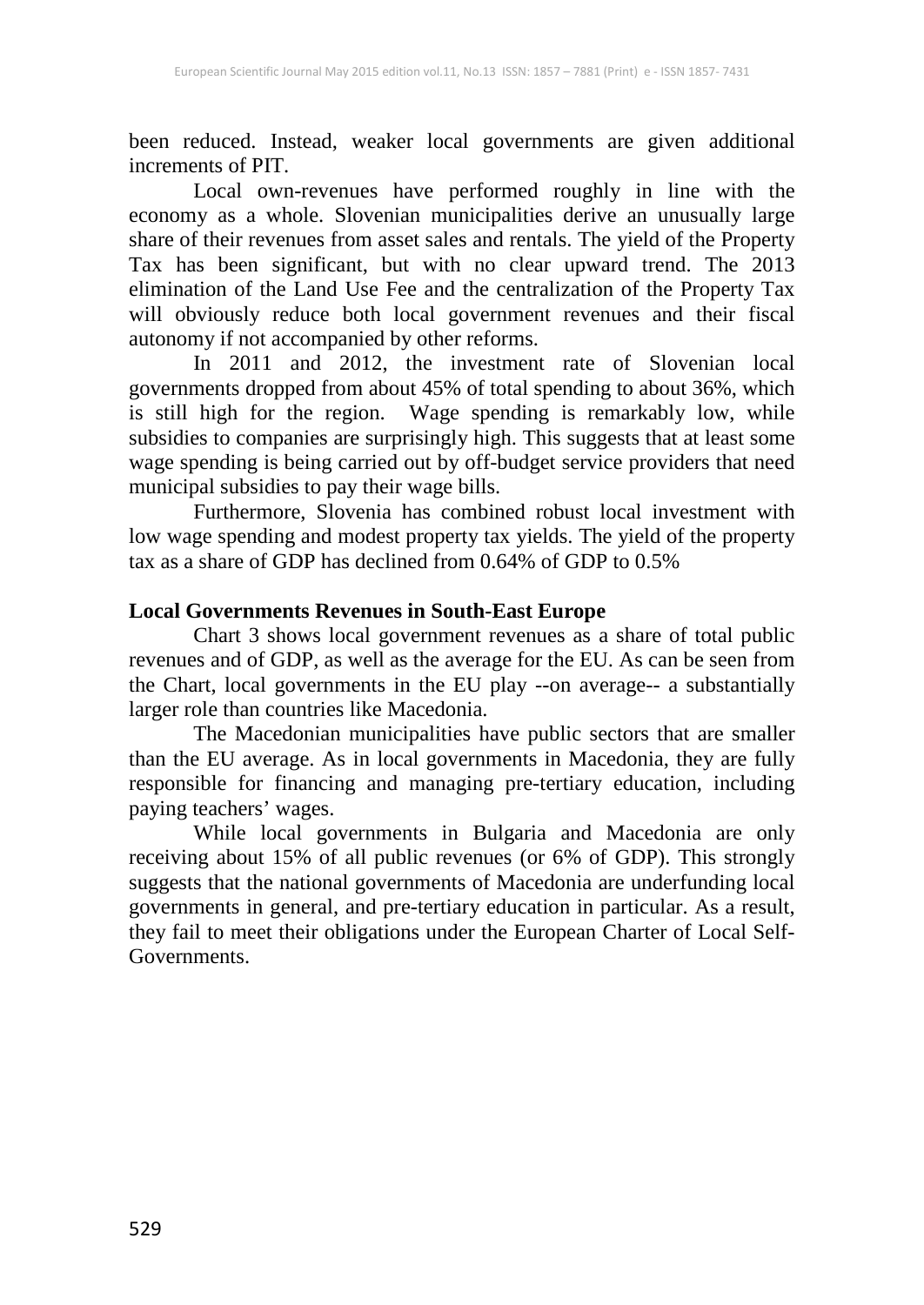

Chart 3. Local Government Revenue as Share of GDP and Total Public Revenue in 2013

\*indicates that local governments pay teachers wages.

Local governments in Slovenia, have revenues equal to between 5.3 and 7.0% of GDP (14-18% of public revenues). This is low by EU standards. At the same time, local governments in Slovenia both maintain preschools and pay the wages of preschool teachers. However, this was a significant expense particularly in urban jurisdictions with high enrollment rates.

Finally, it is important to note that while this Chart provides more useful information about the overall importance of local governments within the group, it does not provide us with information about how these revenues are distributed across local governments. In addition, it does not provide how much autonomy local governments have in actually spending them.

Chart 4 shows local government revenues as the percentage of GDP in 2006, 2009, and 2013. In Slovenia, the local government revenues have been more stable, rising or falling marginally over the entire period. Only in Macedonia, has the revenue position of local governments significantly improved over the entire period.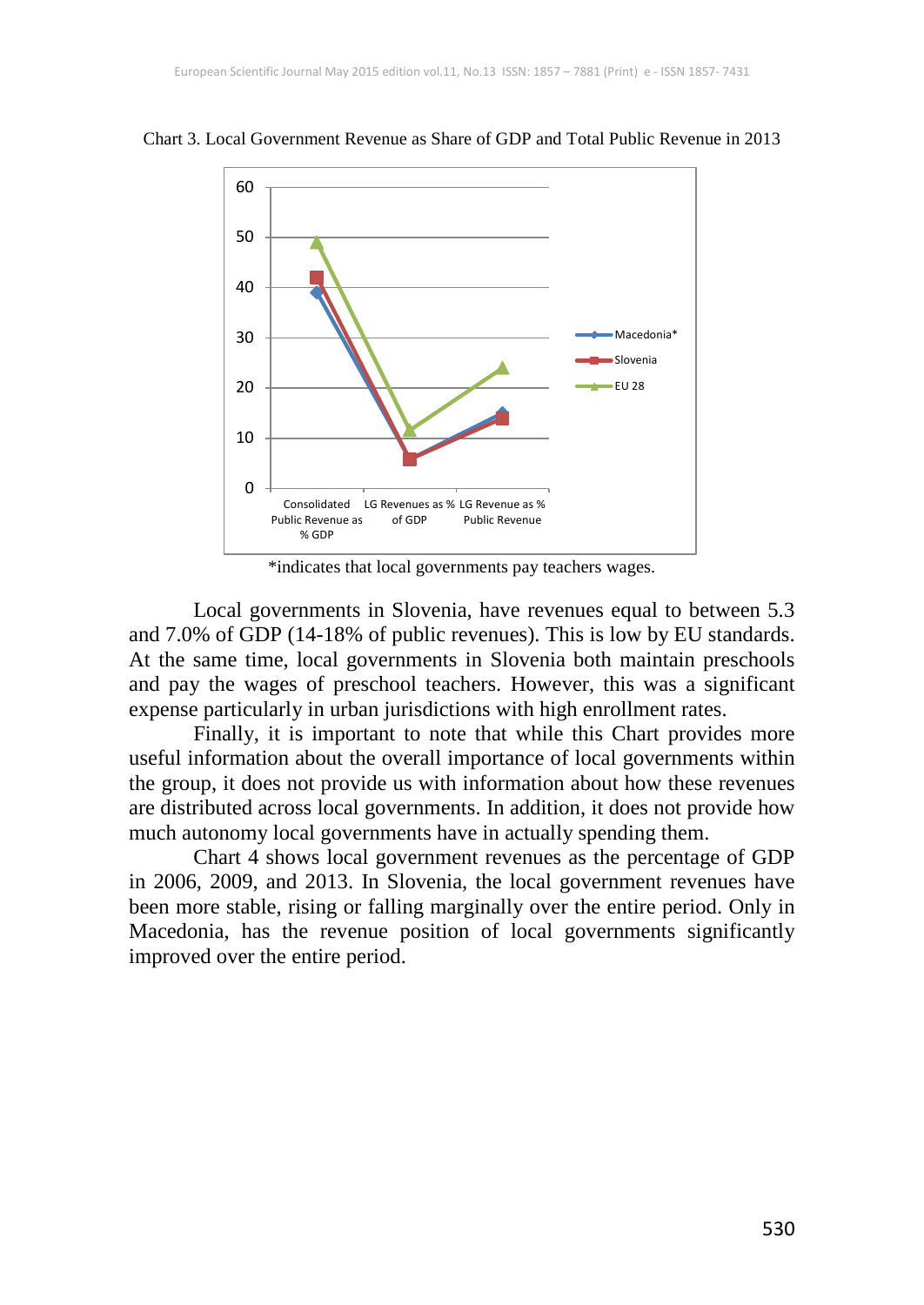

**Chart 4: Local Government Revenue as a Share of GDP in 2006 – 2013 in Macedonia and Slovenia**

Chart 5 shows the per capita revenues of the consolidated public sector and of the local governments in EUR in 2010. The Chart is a useful reminder of how much poorer the government of most South-East Europe are, when compared to those of the EU, as well as how much variation that is across the region. It is particularly striking that local governments in Macedonia are paying for both basic services and teachers' wages with per capita revenues of less than 250 EUR. Indeed, it seems that decentralization has been pushed farther among the poorer members of the group, than among the more wealthy. Thus, this suggest that at least in some cases, it has been driven less by the desire to empower local governments than by the desire of central governments to relieve themselves of the responsibility of reasonably financing public services.





<sup>\*</sup>indicates that local governments pay teachers wages.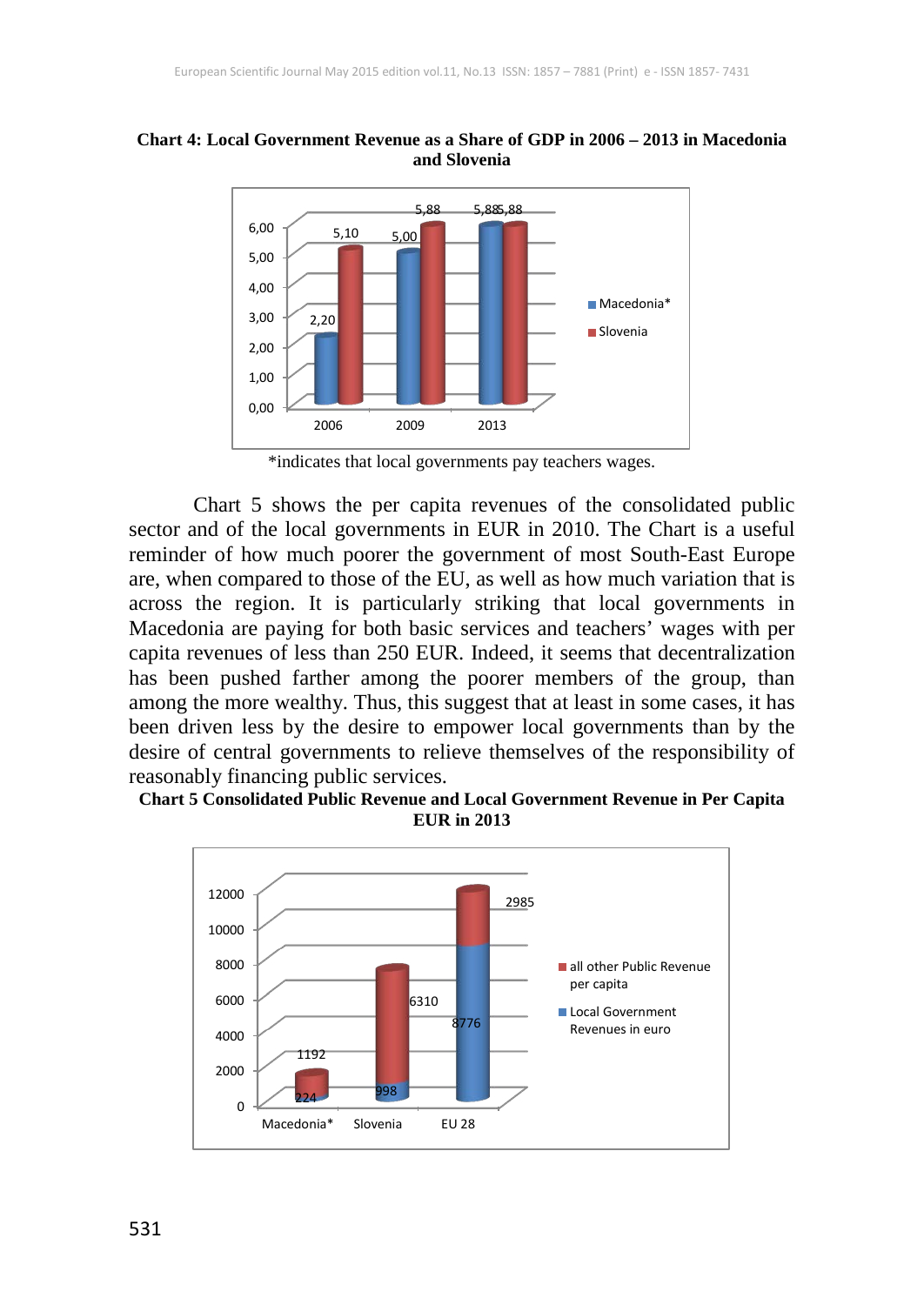The Chart is also useful when read in conjunction with Chart 5. For example, Macedonian local governments have per capita revenues which are very small compared to those of their Slovenian counterparts or compared with the EU municipalities. However, they pay teachers' wages while the Slovenians do not.

#### **Basic Composition of Local Government Revenues**

Chart 6 shows the basic composition of local government revenues in 2013. Unfortunately, this data is less comparable than it should be because of differences in the classification schemes used by members of the group. In some places, shared taxes are presented as own-revenues or grants, while in other cases, own revenues (from PIT surcharges) are presented as shared taxes.



**Chart 6 Composition of Local Government Revenue in 2013**

Similarly, the equalization system in Slovenia gives additional increments of PIT to poorer jurisdictions. These additional PIT increments function like equalization "grants", but again cannot be distinguished from shared taxes. Finally, many of the revenues that are classified as ownrevenues are in fact fees and charges set by higher-level governments (and sometimes collected by them), but whose yields goes entirely to the local government.

#### **Financial Independence of Local Governments**

Nonetheless, Chart 7 does provide some basic information about the financial independence of local governments. In Macedonia, local governments have limited financial autonomy because more than 50% of their revenues come from conditional grants education functions. Here, national governments have a legitimate interest in making sure that the money intended for these social sector functions is actually spent on them. Nonetheless, it is one thing for national governments to want to make sure that monies earmarked for health and education are actually spent on them,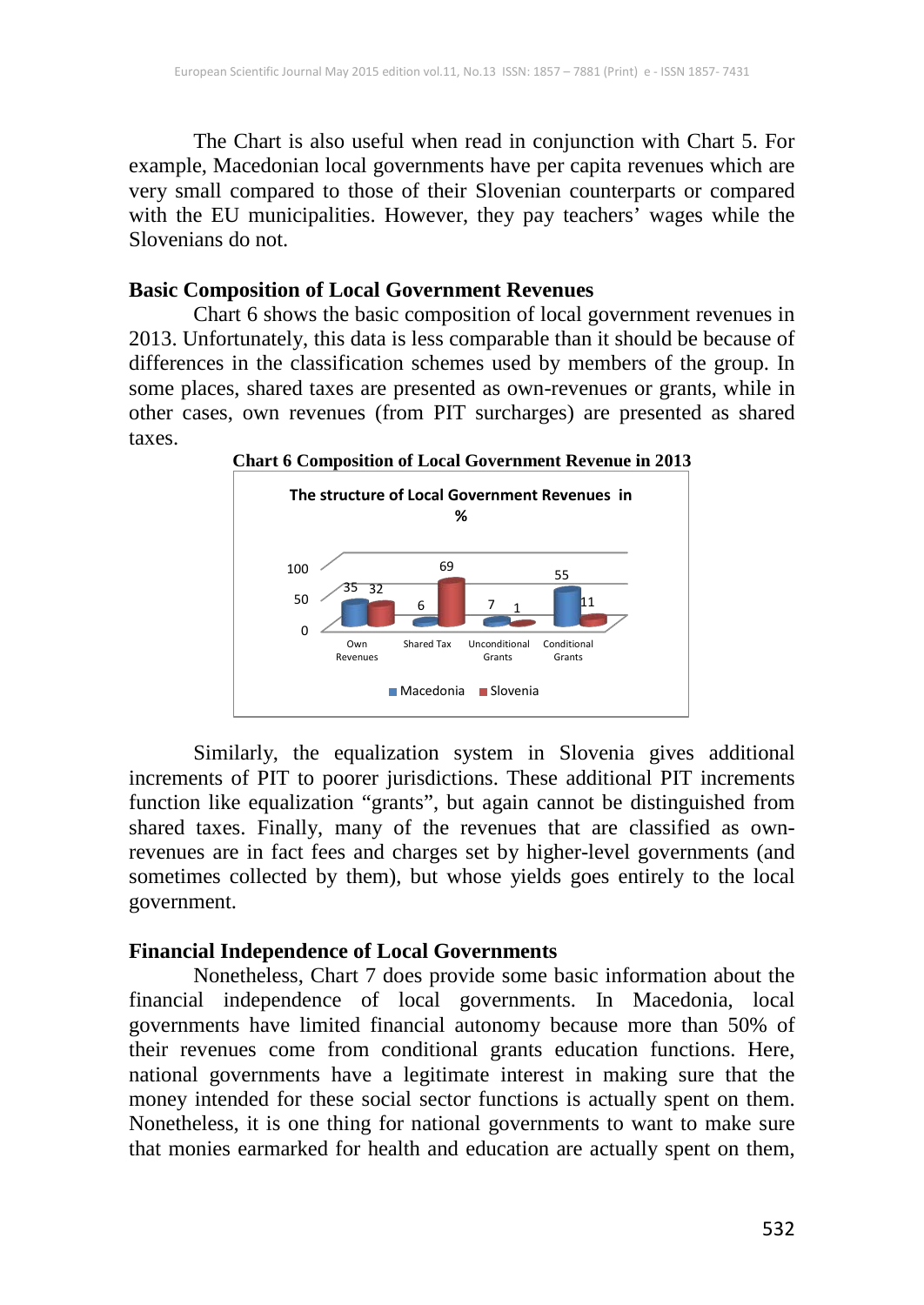and quite another thing for them to control exactly how local governments use these funds within a sector. And unfortunately, it is probably fair to say that in most places, social sector block grants are over regulated.

More generally, there is no use of PIT sharing in Macedonia that makes extremely limited use of it. This is surprising since the origin based sharing of PIT is not only clearly popular in the region, but has formed a critical pillar of the intergovernmental finance systems of virtually all the post-communist countries that joined the EU in 2004. It is also interesting that in 2013, local governments in Slovenia received no income from unconditional grants. But in Macedonia, unconditional grants accounted for less than 10% of the total revenue. The absence or relative insignificance of unconditional grants raises questions about the equity of these country's intergovernmental finances systems. This is because it is generally through unconditional grants that central governments provide additional revenues to poorer jurisdictions. Nonetheless, unconditional grants can be allocated in many ways and their simple existence should not be taken to mean that they are effectively redistributing national income. Moreover, and as we have already mentioned, Slovenia do at least some equalization through other mechanisms.

Chart 7 presents the composition of own-revenues for local governments ranked by the share of these revenues in total revenues. In some cases, the reporting is quite detailed and contains more categories than are presented in the Chart. In others, only two or three categories are used and it is difficult to say what these categories contain. Similarly, revenues from the sale or rental of municipal assets are frequently presented as Communal Fees.



What can be said is that in Slovenia, the property tax is much higher compared to Macedonian municipalities, the composition of own-revenues, and their share in total revenues. It is however worth noting that revenue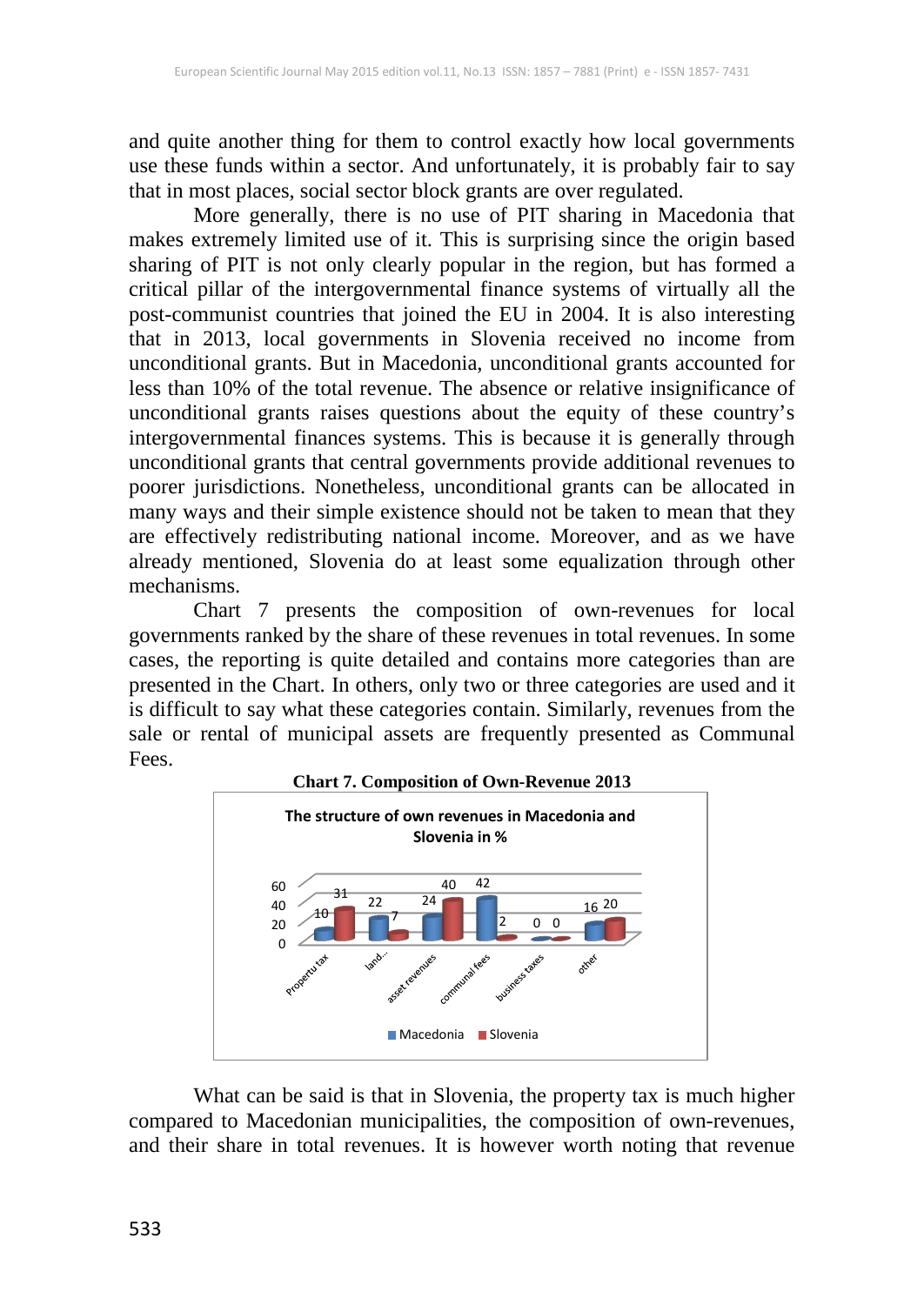from the rental and sale of assets is surprisingly important, as is revenue from quasi-fiscal charges imposed on new development, charges that governments are trying to roll back throughout the region. In the region, own-source revenues are disproportionally concentrated in capital cities and typically tied very strongly to the real-estate market through land development fees, construction permits, the Property Transfer Tax, and the Property Tax.

Table 4 below shows the per capita yield of the property tax in 2006 and 2013 for all NALAS members. As can be seen from the Table, there are very significant differences across the group in both the yield of the tax and its growth over the last seven years. The situation in Slovenia is similar, but of a much higher base. In Macedonia, the yield of the tax has increased almost fourfold, but still amounts to only 8 Eur per capita.

|                 | 2006 | 2013 | $\% + or -$ |
|-----------------|------|------|-------------|
| Slovenia (2012) | 92.0 | 92.0 | ገ‰          |
| Macedonia       | 6.،  | .8   | 385%        |

**Table 4: Change in Per Capita Yield of the Property Tax in EUR 2006 vs. 2013**

Table 5 presents the same basic information but expresses the yield of the tax as a percentage of GDP and includes the average for the EU. What the Table shows is that in Slovenia, the expansion of the property tax did not keep up with GDP growth while it exceeded it in Macedonia.

| -               | 2006  | 2013   | $\% + or -$ |
|-----------------|-------|--------|-------------|
| Macedonia       | 0.06% | 0.21\% | 253%        |
| Slovenia (2012) | 0.61% | 0.54%  | $-12%$      |

**Table 5 Change in Property Tax as a Percentage of GDP 2006 vs. 2013**

This suggests that there is a division within the states between places where local governments are more aggressively using the property tax and places where they are not. The yield of the tax exceeds the EU average of 1.1% of GDP (And the EU average is low when compared to North America, Australia, France, and some of the Nordic countries where the tax accounts are between 2 and 3% of GDP.)

Given the evident difficulties across the region (and much of the EU) in making the property tax a robust source of revenue, it is probably unrealistic to expect it to serve as the foundation for the financial independence of local governments in South-East Europe. Nonetheless, there is a clear room for improvement.

#### **Local Government Investment Spending**

Chart 8 shows the composition of local government expenditures by economic type as the average for the EU (EU 28). The data should be treated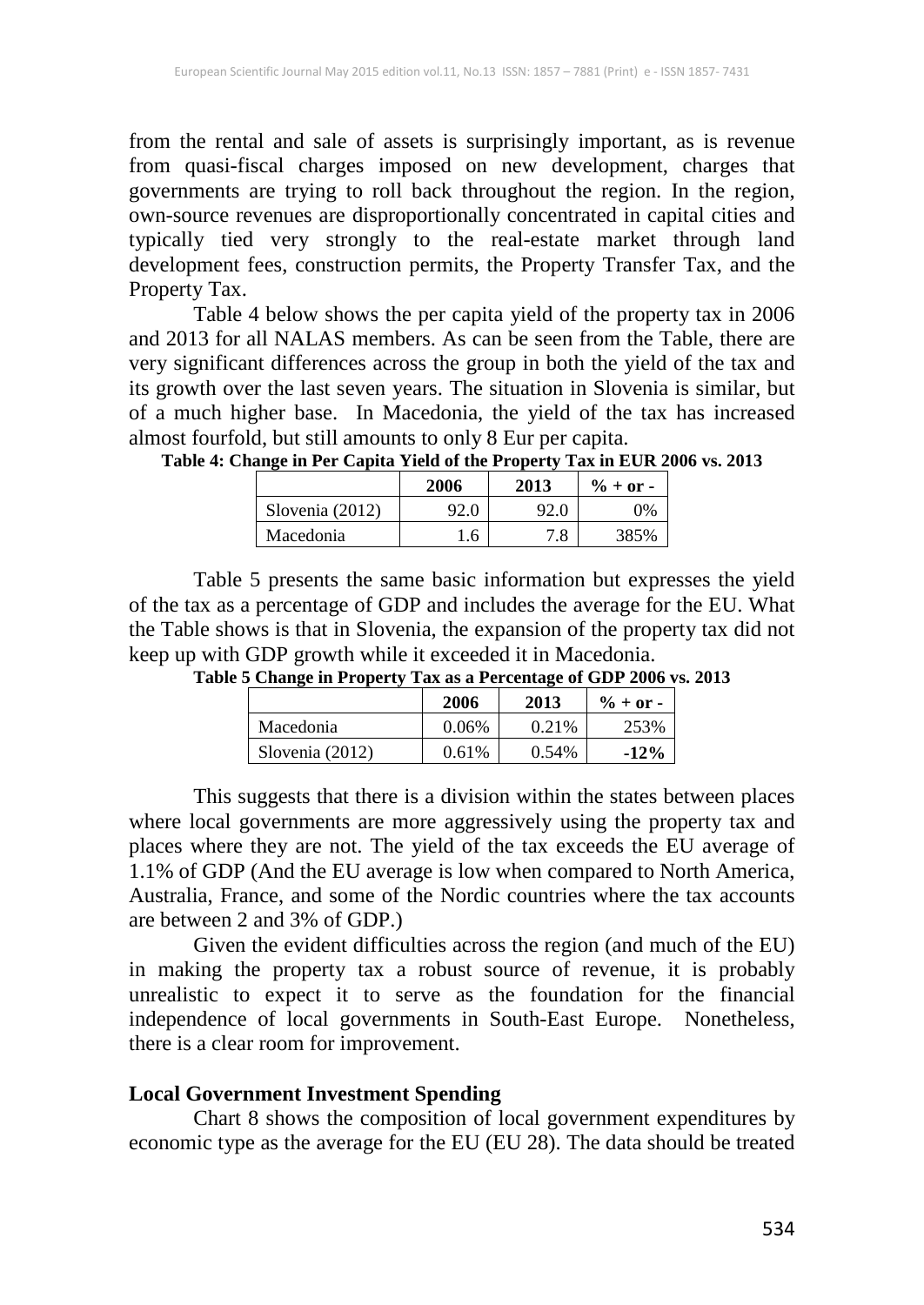with caution because there are differences in the way countries report expenditures as well as problems by extracting fully comparable data from Eurostat. For example, some places treat capital transfers to public utilities as investment expenditures, while others record them as subsidies. There is also a tendency to record wage spending as the purchase of goods and services for EU 28 transfers that includes only operating subsidies to public utilities.



Nonetheless, the most striking feature of the Chart is that local governments in most of South-East Europe spend a larger share of their budgets on investment than their counterparts within the EU. It is hard to say how much this reflects the fact that across the region, local governments often pay for investments in public utilities; but elsewhere, utilities finance themselves through tariffs. It should also be noted that in some places in the region, investment rates would be substantially higher (e.g. Serbia) if the data on local government transfers to public utilities distinguished between operating and capital subsidies.

The differences in the average investment rates for the three groups (SEE, EU28, and EU7) have been remarkably consistent over the last 8 years. This suggests that local governments in South-East Europe, like those of the EU7 are playing an extraordinary spending as much they can, to modernize the run-down infrastructure they have inherited. Local governments in South-East Europe are working harder than their counterparts in most of the EU to build new infrastructure because they are spending higher proportions of their income on investment, despite receiving significantly lower shares of public revenue – measured either as a percentage of GDP or of total public revenues (Chart 4). But while investment rates in the region have been comparatively robust, it is important to remember that we do not know how much these rates have been driven-up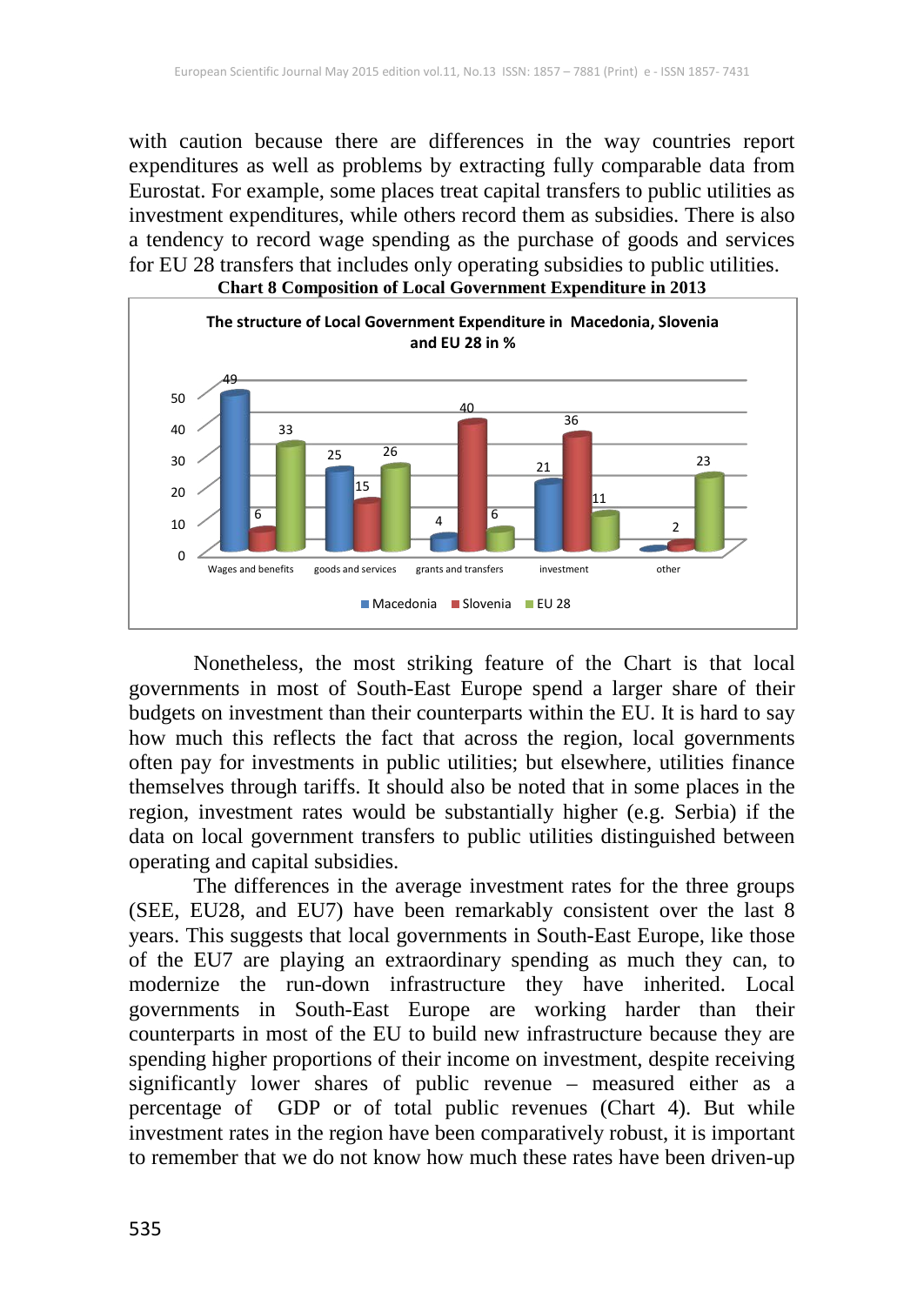by a few wealthier jurisdictions and by the (likely) imbalances in the region's intergovernmental finance systems.

**EU funds are undoubtedly playing an important role in the modernization of local public infrastructure in new member states. In some cases, they have also allowed national policy makers to substitute transfers from the EU for transfers generated from domestic sources. Chart 9. Local Investment in EUR Per Capita (2013)**



Indeed, local government investment as a share of GDP has exceeded both the average for the EU 28 and the EU7 in Slovenia.

Local government investment spending as a percentage of GDP is extremely low in Macedonia. Local government investment as a share of GDP remains lower than the average for the new EU. Thus, this is below what one might reasonably hope to see, given the catch-up game that local governments in South-East Europe must do.

Looking briefly at the composition of public investment by the level of government, Chart 12 shows total public investment as a share of GDP divided by the level of governments for the year 2006-2013. There is significant variation in both total public investment and its composition across levels of government. In general, total public investment in the South East Europe states are higher than for the more established member states of the EU. This is not surprising, given the game of catch-up they are all playing.



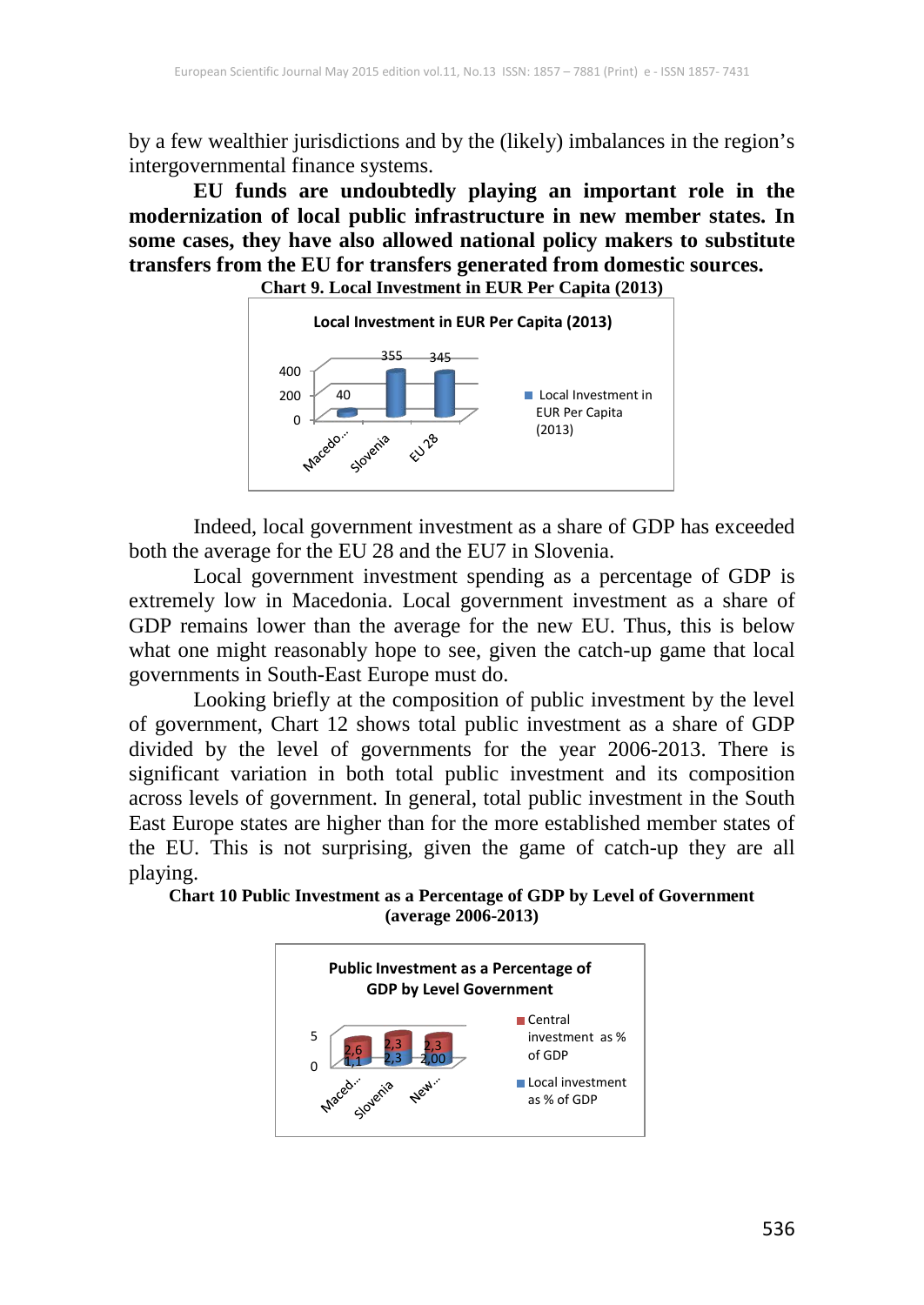Similarly, a larger share of this public investment comes from central governments in most of South-East Europe, than it does in either the EU 28 or the new EU 7. Again, this is not terribly surprising. Nonetheless, it is striking that in most of the region, local public investment as a share of GDP remains lower than in the EU 7, whose members faced similar deficits in costly environmental and network infrastructure. At the same time, it is worth pointing out that in at least some members of the group, local government are accounting for a healthy share of total public investment, both in relationship to the GDP as a whole, and to the central government (Slovenia).

#### **Conclusion**

Decentralization in South-East Europe is still a work in progress. This is because there is no country in the region where local government revenues or expenditures reaches the average for the EU either as a percentage of GDP or of total public revenues.

Since 2009, local governments have done an impressive job in mobilizing own source revenues. Though the overall yield of the property tax remains modest, they have increased collection five times. They are also more argressively collecting Land Development Fees, Lighting Fees, and other communal charges.

The share of local expenditures going to wages has increased steadily as local governments have assumed the responsibility for primary and secondary education. Despite this wage growth, they have maintained respectable investment rates. Wage and investment spending as a share of GDP have expanded significiantly over the last eight years, while the property tax has increased more modestly and still only yielding revenue equal to 0.21% of GDP.

The share of local public investment in total public investment as increased from about 20% between 2006 and 2009 to about 40% between 2010 and 2013.

Of all the countries in the region, Macedonia has undergone the most structural change over the last eight years. This change has been driven by the progressive decentralization of major social sector functions to local governments particularly primary and secondary schools.

This process has significantly increased local revenue as a share of both GDP and of total public revenue. EU funds are playing an important role in the modernization of local public infrastructure in new member states, and even in pre-accession countries.